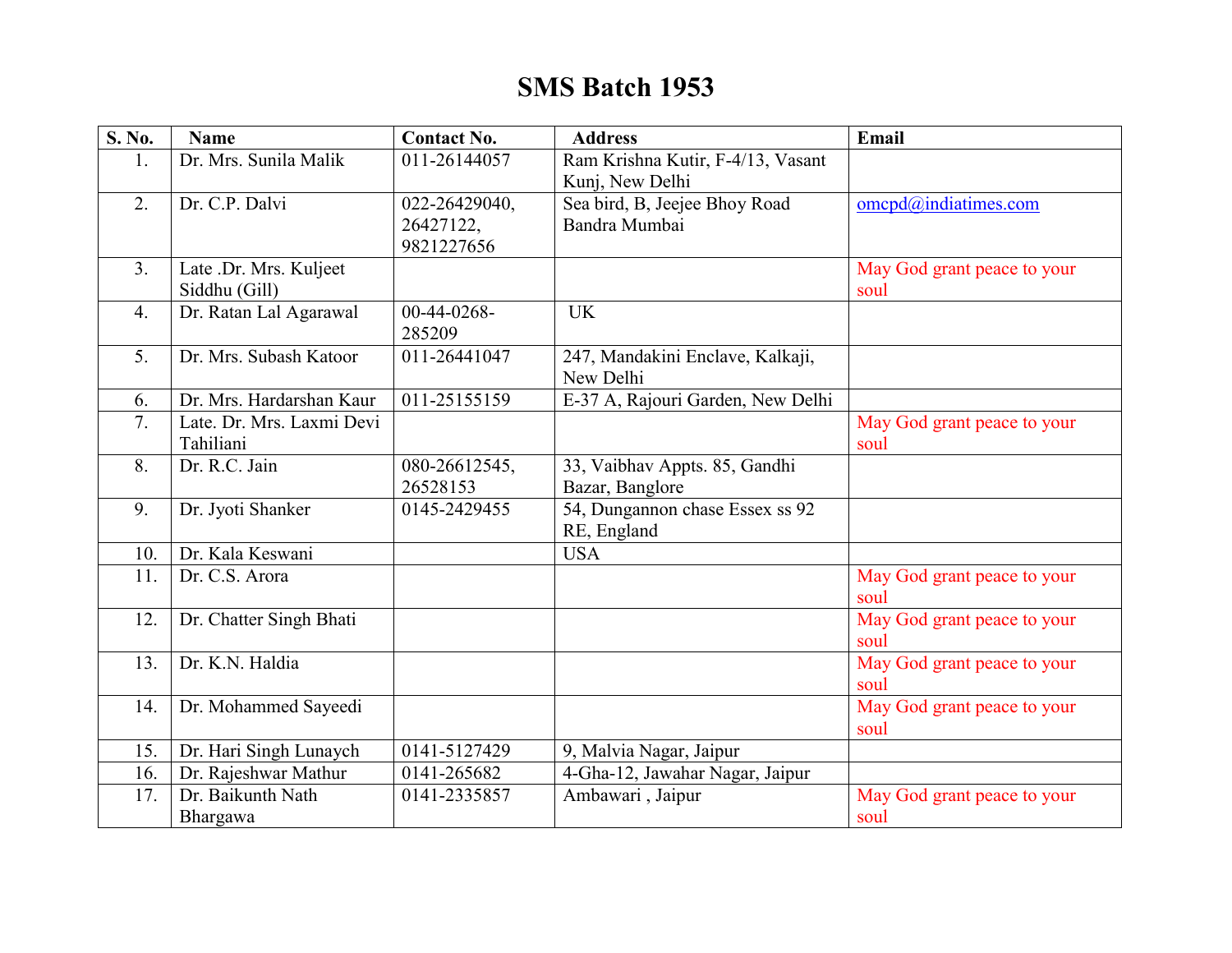| 18. | Dr. Mahendra Goyal             | 0294-252381                                              | 305 B, Ambamata, Udaipur                                                            |                                     |
|-----|--------------------------------|----------------------------------------------------------|-------------------------------------------------------------------------------------|-------------------------------------|
| 19. | Dr. R.C. Dadu                  | 011-27555859,<br>98688158595                             | New Delhi                                                                           |                                     |
| 20. | Dr. Ajeet Mal Singhvi          | 0291-2431589,<br>2439335,<br>9829022266                  | Goyal Hospital, R: 22-D, Shastri<br>Nagar, Jodhpur                                  | $a$ singhvi $(a)$ aol.com           |
| 21. | Dr. Prem Chand Kala            | 0141-2709653,<br>9414442930                              | C-45, Prem Path, Bapu Nagar,<br>Jaipur                                              | premchandkala@gmail.com             |
| 22. | Dr. B.L. Sanwal                | 02992-250423,<br>9414204591                              | 53, C.V.S. Colony, Jaiselmer                                                        | blsanwal@yahoo.com                  |
| 23. | Dr. M.R. Jain                  | 0141-2618051,<br>2611211,<br>9414073442,<br>0141-2608887 | Jain Eye Clinic & Hospital, Res. &<br>Hosp. K-4A, Fateh Tibra, M.D.<br>Road, Jaipur | drmrjain $55@g$ mail.com            |
| 24. | Dr. S.K. Dash Gupta            | 0141-2350368,<br>9414079368                              | C-140, Dashrath Marg, Hanuman<br>Nagar, Jaipur                                      | drskdasgupta@yahoo.com              |
| 25. | Dr. Parmanand Bhargava         | 0141-2563250,<br>2601872,<br>9414071211                  | B-39, Devi Path, Kanota Bagh,<br>Jaipur                                             | paramanandbhargava80@gmail.<br>com  |
| 26. | Dr. Mrs. Rajeshwari<br>Chouhan | 0141-2318322,                                            | Rejeshwari Bazar, Jaipur                                                            |                                     |
| 27. | Dr. J.P. Jhamaria              | 0141-237255,<br>2362555.<br>9829055888                   | 34, Sangaram Colony, Mahaveer<br>Marg, Jaipur                                       |                                     |
| 28. | Dr. Kanta Dadu                 | 0141-2760808,<br>9314628586                              | 25, AWHO Colony, Ambabari,<br>Jaipur                                                |                                     |
| 29. | Dr. Sushil KR. Sharma          | 0141-2620474,<br>2607049,<br>9828196960                  | E-2, Shanti Path, Tilak Nagar,<br>Jaipur                                            | skvimal@gmail.com                   |
| 30. | Dr. Veerbala Zaveri            |                                                          |                                                                                     | May God grant peace to your<br>soul |
| 31. | Dr. S.L. Dashora               | 0294-2560871                                             | 62, Near Fatepura, Udaipur                                                          |                                     |
| 32. | Dr. J.P. Khurana               | 0141-2622598,<br>2615027,<br>9314664164                  | C-27, Bhagat Singh Marg, Tilak<br>Nagar, Jaipur                                     |                                     |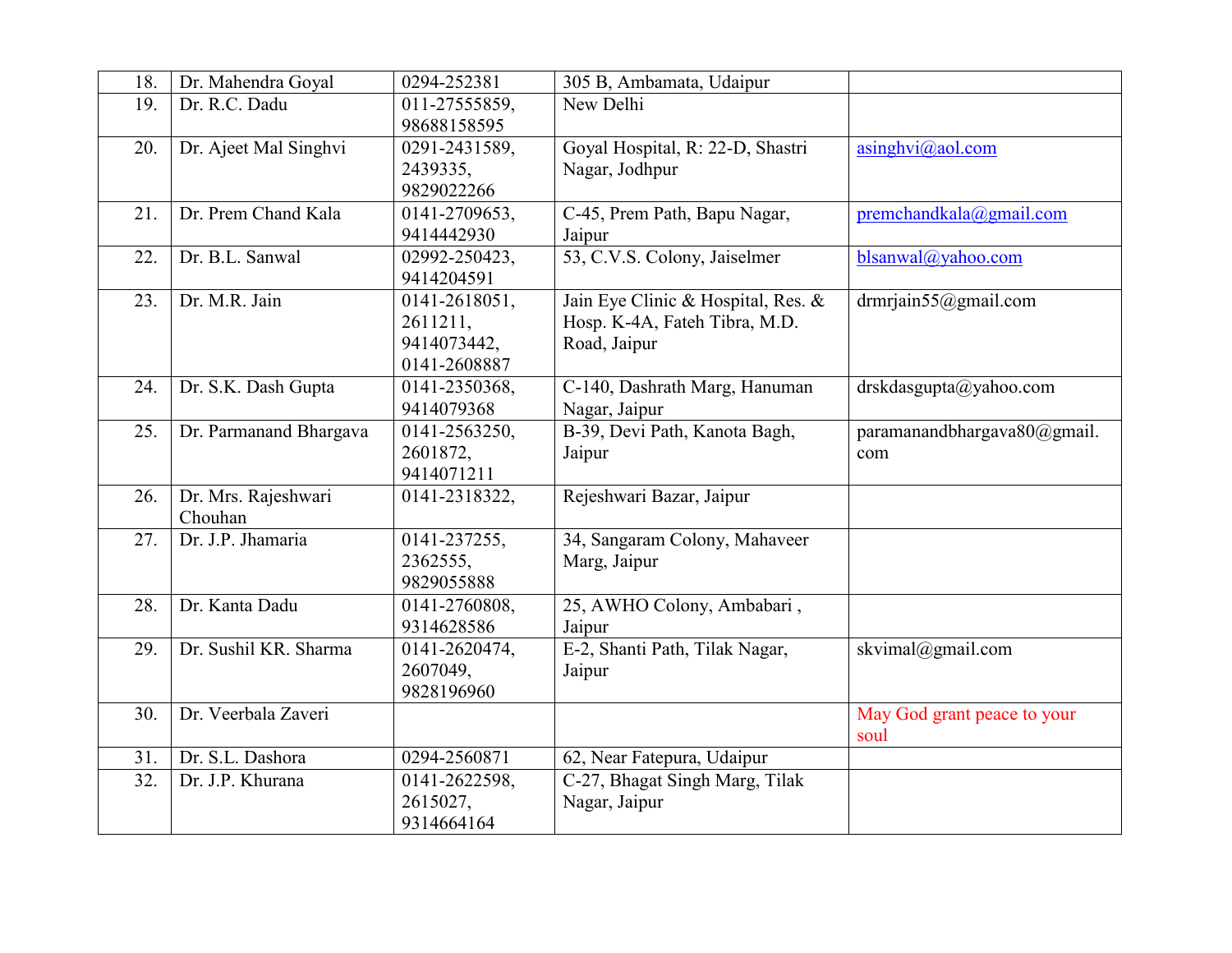| $\overline{33}$ . | Dr. D.D. Nimawat         | 9783224789,     | B-91 A, Triveni Nagar, Gopalpura   |                             |
|-------------------|--------------------------|-----------------|------------------------------------|-----------------------------|
|                   |                          | 0141-2760416    | bypass, Jaipur                     |                             |
| 34.               | Dr. Ram Singh            | 0744-2323095,   | Sation Road, Kota                  |                             |
|                   |                          | 2328107         |                                    |                             |
| 35.               | Dr. Savitri Mathur       | 9660669726      | 58, Bhawani Singh lane behind LIC  |                             |
|                   |                          |                 | Flats, C-Scheme, Jaipur            |                             |
| 36.               | Dr. Jagdish Shanker      | 0141-2372662    | 8C, Vivekannad Marg, C-Scheme,     |                             |
|                   | Mathur                   |                 | Jaipur                             |                             |
| 37.               | Dr. Sudarshan S. Khurana | 0154-2464777,   | 7-j-2, Jawahar Nagar, Sri          | drpskhurana@rediffmail.com  |
|                   |                          | 9828382778      | Ganganagar                         |                             |
| 38.               | Dr. Azmal Syed Saidi     | 01432-245256    | Baheer, Tonk, Rajasthan            |                             |
| 39.               | Dr. Prem Chand Jain      | 0141-2650260    | 3 ta-27, Jawahar Nagar, Jaipur     |                             |
| 40.               | Dr. Pran Jeewan Shah     | 01482-227888    | Shah Clinic, Nagori Garden,        |                             |
|                   |                          |                 | <b>Bhilwara</b>                    |                             |
| 41.               | Dr. Mohan Lal Bafna      | 001-440-519-    | 35, Fairway trail, Moreland Hills, | $suresh(a)$ jainco.com      |
|                   |                          | 0070            | <b>USA</b>                         |                             |
| 42.               | Dr. Bhimsen Bansal       | 011-26319865,   | 181, Kailash Hills, New Delhi      |                             |
|                   |                          | 26932823,       |                                    |                             |
|                   |                          | 011-51621000-04 |                                    |                             |
| 43.               | Dr. Satya Paul Sharma    | 00-44-208-590-  | 28, Egerton Garden, Seven Kings,   |                             |
|                   |                          | 7576,           | Iiiford, Essex, IG 39, U.K.        |                             |
|                   |                          | $00 - 44 -$     |                                    |                             |
|                   |                          | 7900895989      |                                    |                             |
| 44.               | Dr. Prakash Goyal        | 513-891-9292,   | 9060, Ambercreek Drive             | pgoyal@pol.net              |
|                   |                          | 513-772-7410,   | Clnicinnati, Ohio, USA             |                             |
|                   |                          | 513-772-7400    |                                    |                             |
| 45.               | Dr. Gurudev Singh Hehr   | 0154-2424824,   | 120/22, Purani Abadi Sri           |                             |
|                   |                          | 9414093284      | Ganganagar                         |                             |
| 46.               | Dr. Krishna Mohan Jain   | 011-26564446,   | 7, Udai Park, New Delhi            |                             |
|                   |                          | 26863184        |                                    |                             |
| 47.               | Dr. Mohan Singh Khichi   | 0291-2510916,   |                                    | May God grant peace to your |
|                   |                          |                 |                                    | soul                        |
| 48.               | Dr. Dilip Chand Satija   |                 |                                    | May God grant peace to your |
|                   |                          |                 |                                    | soul                        |
| 49.               | Dr. Ishwar Nath Ramdeo   | 9460774211.     | 4F11, Masuria, Sector -4, New      |                             |